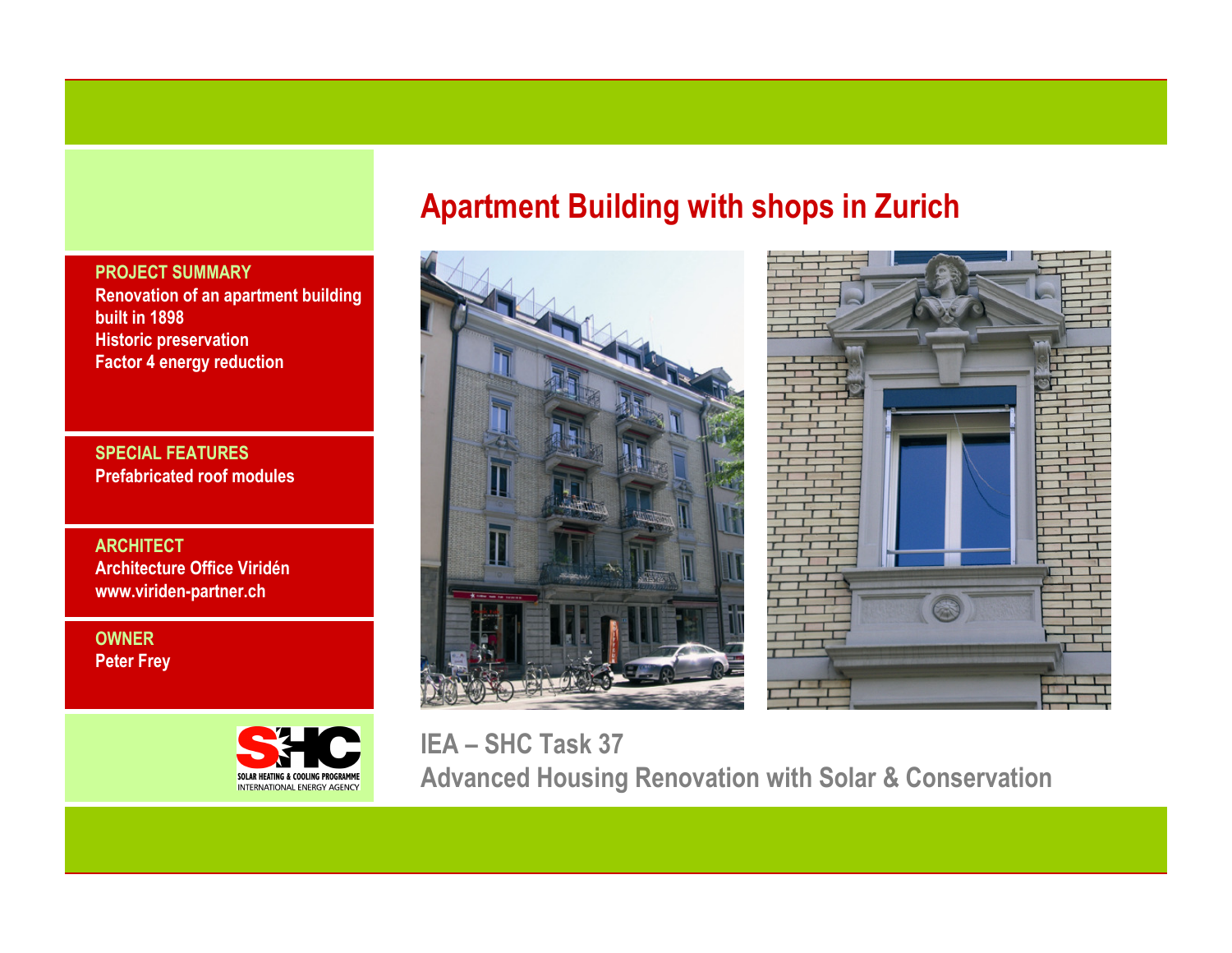



# **BACKGROUND**

This apartment building, constructed in 1898, was in poor condition when the owner inherited it. He wanted to renovate the units to a high living standard, drastically reduce energy consumption and preserve the historic urban character of the structure.

# SUMMARY OF THE RENOVATION

- Roof replaced with eight prefabricated modules (240 mm insulation) installed by crane in a single day.
- Two new penthouse maisonettes created.
- Insulation of the rear façade (240 mm) and basement ceiling (200 mm).
- New windows.

Before

After

- (U-value: 1.2 W/m² K, g-value: 0.56)
- Elevator tower added to rear
- Ceiling with stucco ornamentation preserved, wall paneling and doors restored.
- New bathroom and kitchen layouts
- New central mech. ventilation system (Heat recovery of 85 - 90%).
- Wooden pellet furnace (32 kW) as replacement of the gas heating (45 kW) with backup oil tank.
- Solar system with 28 m² solar flat plate collectors combi-tank (4000l).





**Section**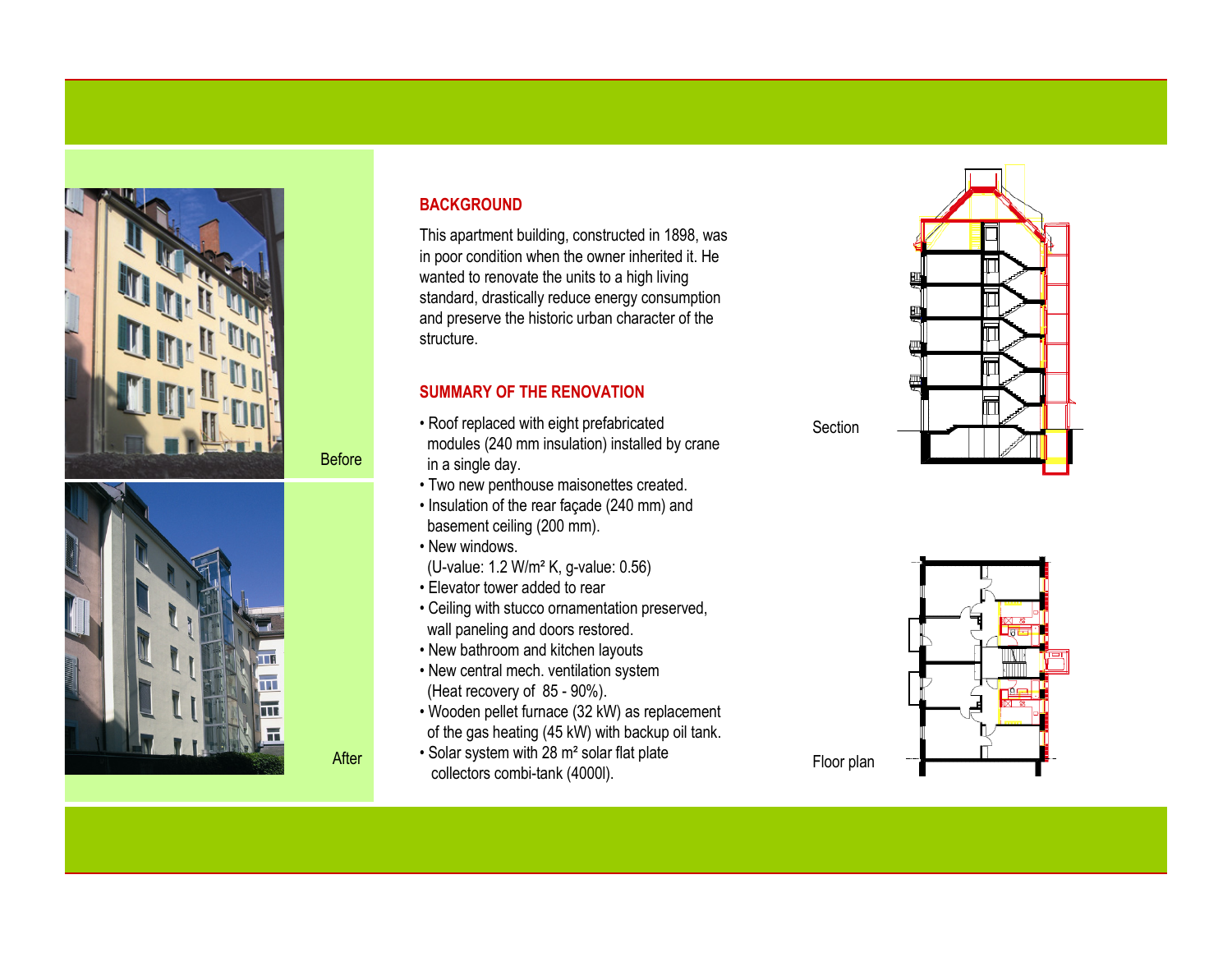

The street façade could not be changed

# **CONSTRUCTION**

| <b>Roof construction</b>        | U-value: $0.15 W/(m^2 K)$ |  |
|---------------------------------|---------------------------|--|
| (from top to bottom)            |                           |  |
| Roof tiles                      | 66 mm                     |  |
| Wooden strapping                |                           |  |
|                                 | 24 mm                     |  |
| Air gap, wooden cross strapping | $50 \text{ mm}$           |  |
| Weatherproofing paper           |                           |  |
| OSB-panels                      |                           |  |
|                                 | $20 \text{ mm}$           |  |
| Cellulose insulation            | 240 mm                    |  |
| Fermacel panels                 | $12 \text{ mm}$           |  |
| Total                           | 412 mm                    |  |
|                                 |                           |  |

| <b>Rear façade</b>          | U-value: 0.13 W/(m <sup>2</sup> ·K) |  |
|-----------------------------|-------------------------------------|--|
| (interior to exterior)      |                                     |  |
| Interior plaster (existing) | $10 \text{ mm}$                     |  |
| Brick (existing)            | $390 - 450$ mm                      |  |
| Exterior stucco (existing)  | 20 mm                               |  |
| Mineral wool insulation     | 240 mm                              |  |
| Mineral plaster             | $10 \text{ mm}$                     |  |
| Total                       | $670 - 730$ mm                      |  |

| <b>Basement ceiling</b>        | U-value: 0.16 W/(m <sup>2</sup> ·K) |
|--------------------------------|-------------------------------------|
| (top down)                     |                                     |
| Ceramic panels (existing)      | $10 \text{ mm}$                     |
| Cement mortar (existing)       | 10 mm                               |
| Reinforced concrete (existing) | 200 mm                              |
| Mineral wool insulation        | 200 mm                              |
| Net support                    | 10 mm                               |
| Total                          | 430 mm                              |



Rear façade with ext. insulation and new elevator tower